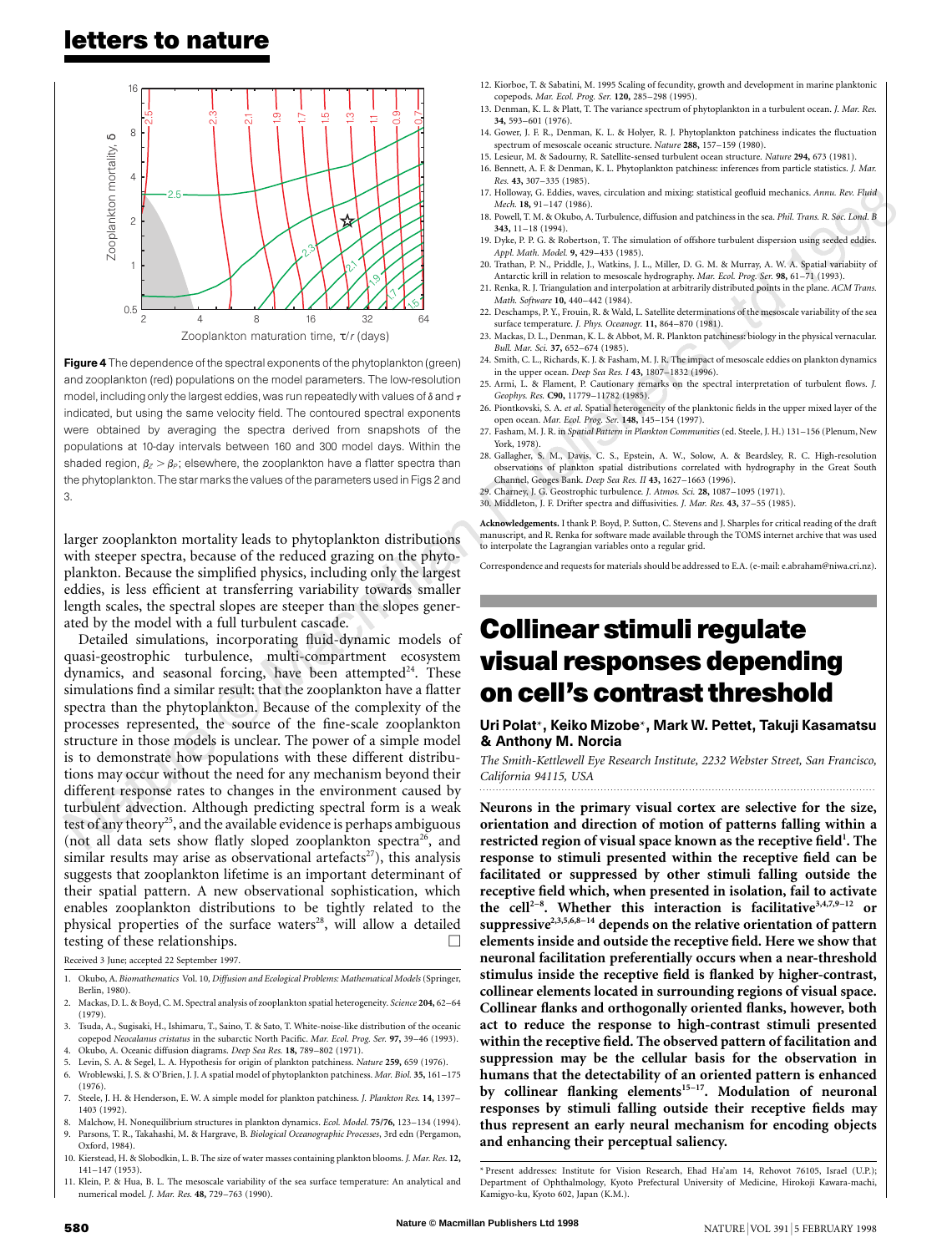### **letters to nature**

We recorded single-cell discharges extracellularly over a wide range of luminance contrasts to compare individual cells' contrast– response functions under four stimulus conditions: (1) a Gabor patch (discrete grating target) presented alone inside the classical receptive field  $(CRF)$  (Fig. 1a); (2) the CRF target plus two matching Gabor flanks that were well outside the CRF (Fig. 1b); and (3) the flanks alone (Fig. 1c). Orthogonally oriented flanks were also tested (Fig. 1d). The target–flank separation, centre-to-centre, was usually set at a 3–4 wavelength distance (the reciprocal of spatial frequency), because maximal perceptual facilitation occurs at this range<sup>15,16</sup>. Typical cellular behaviour is depicted in Fig. 2a, in which response magnitude was plotted as a function of logarithmic target contrast. When the CRF was stimulated by the target alone, response magnitude increased as target contrast increased, with some saturation at the highest contrast tested (Fig. 2a, filled circles).

A major finding was revealed when the cell was stimulated with compound stimuli made of the target on the CRF and two highcontrast (80%) collinear flanks placed well outside the CRF. The

| Table 1 Incidence of modulation types depending on stimulus types |                                                                                              |            |     |      |                                    |          |
|-------------------------------------------------------------------|----------------------------------------------------------------------------------------------|------------|-----|------|------------------------------------|----------|
|                                                                   |                                                                                              | Orthogonal |     |      |                                    |          |
|                                                                   |                                                                                              | Total      |     |      | Facilitation No effect Suppression |          |
|                                                                   | Total                                                                                        | 150        | 8   | 104  | 38                                 | Per cent |
|                                                                   | Facilitation                                                                                 | 29         | 5   | 21   | 3                                  | 19.3     |
| Collinear                                                         | No effect                                                                                    | 99         | 3   | 78   | 18                                 | 66.0     |
|                                                                   | Suppression                                                                                  | 22         | 0   | 5    | 17                                 | 14.7     |
|                                                                   |                                                                                              | Per cent   | 5.3 | 69.3 | 25.3                               | 100.0    |
|                                                                   | Entries in each row and column indicate the number of responses ( $n = 150$ , from 34 cells) |            |     |      |                                    |          |

that showed the indicated modulation effect for the collinear and orthogonal flank stimuli, respectively. The asymptotic probability of the sample being drawn from a parent population that has identical response distributions for collinear and orthogonal flank stimuli was  $P < 0.00003$  (Bowker's test for off-diagonal symmetry;  $\chi^2 = 23.85$ , d.f. = 3). This low P value indicates significant asymmetry in the distribution of facilitation and suppression between the collinear and orthogonal flanks.



Figure 1 The stimuli were Gabor patches (Gaussian-weighted sinusoids) presented singly or in combination. a, Target patch optimally fitted to the classical receptive field (CRF) in its size, location, orientation and spatial frequency. **b**, Target patch presented concurrently with two flanking patches having the same properties as the target except for their contrast (collinearity test). The flanks were located well outside the CRF. c, Two flanking patches presented alone. **d**, Target and two flanks with orthogonal orientation. All other test parameters were the same as in **b**.

the contrast–response function was obtained in another cell when<br>the contrast–response function was measured using the swept–<br>contrast method (see Methods). When tested with the target plus response was facilitated at low target contrasts and suppressed at high target contrasts (Fig. 2a, open circles). No modulatory effects were seen at intermediate target contrasts. When stimulated with the two flanks alone, the cell's activity remained at the background noise level (Fig. 2a, flanks alone), because stimulation of the CRF surround did not drive the cell. A similar pattern of modulation of the contrast–response function was obtained in another cell when the contrast–response function was measured using the sweptcollinear flanks, we again found facilitation of the response at low target contrasts and suppression at relatively high contrasts (Fig. 2b). The flanks presented in isolation failed to elicit a response (Fig. 2b, flanks alone).

In a population of 96 cells(39 simple and 44 complex cells, and 13 undecided cells) recorded from five adult cats, 83 cells were tested with three contrast values or more. Most of the 83 cells showed modulation of either both facilitation and suppression  $(\sim 34\%)$ , facilitation alone ( $\sim$ 33%) or suppression alone (19%), when tested with various combinations of stimulus parameters. A fraction of



Figure 2 The comparison of contrast-response functions between target alone (filled circles) and target plus two collinear flanks (open circles) is exemplified in two single cells. The *x*-axis represents the target contrast as a percentage and the *y*-axis the cell's response magnitude in relative units of Fourier transforms, which varied depending on cells, and which were not normalized across cells. a, In the collinear configuration, the cell's response was facilitated at low target contrasts and suppressed at high target contrasts. The contrast threshold of this cell was  $\sim$ 6%, as estimated by linear extrapolation of the linear portion of the contrastresponse curve to the noise level. The flanks alone elicited an insignificant response. Each vertical bar refers to one standard error of the respective mean (s.e.m.). This complex cell, recorded  $986 \,\mu m$  from the cortical surface, had a moderate CRF size (3.2  $\times$  2.4 deg). The average spike counts per run (9.7 s) at 8% contrast were as follows:  $314.3 \pm 59.2$  (target alone),  $488.5 \pm 42.5$  (target + flanks) and 269.4  $\pm$  13.8 (flanks alone). **b**, Contrast response functions of another cell. The contrast–response function was measured by the swept–contrast method (see Methods). The cell response was facilitated at low contrasts and suppressed at intermediate and high contrasts. This simple cell, recorded at 1,126  $\mu$ m from the cortical surface, had a relatively small CRF (1.0  $\times$  0.8 deg).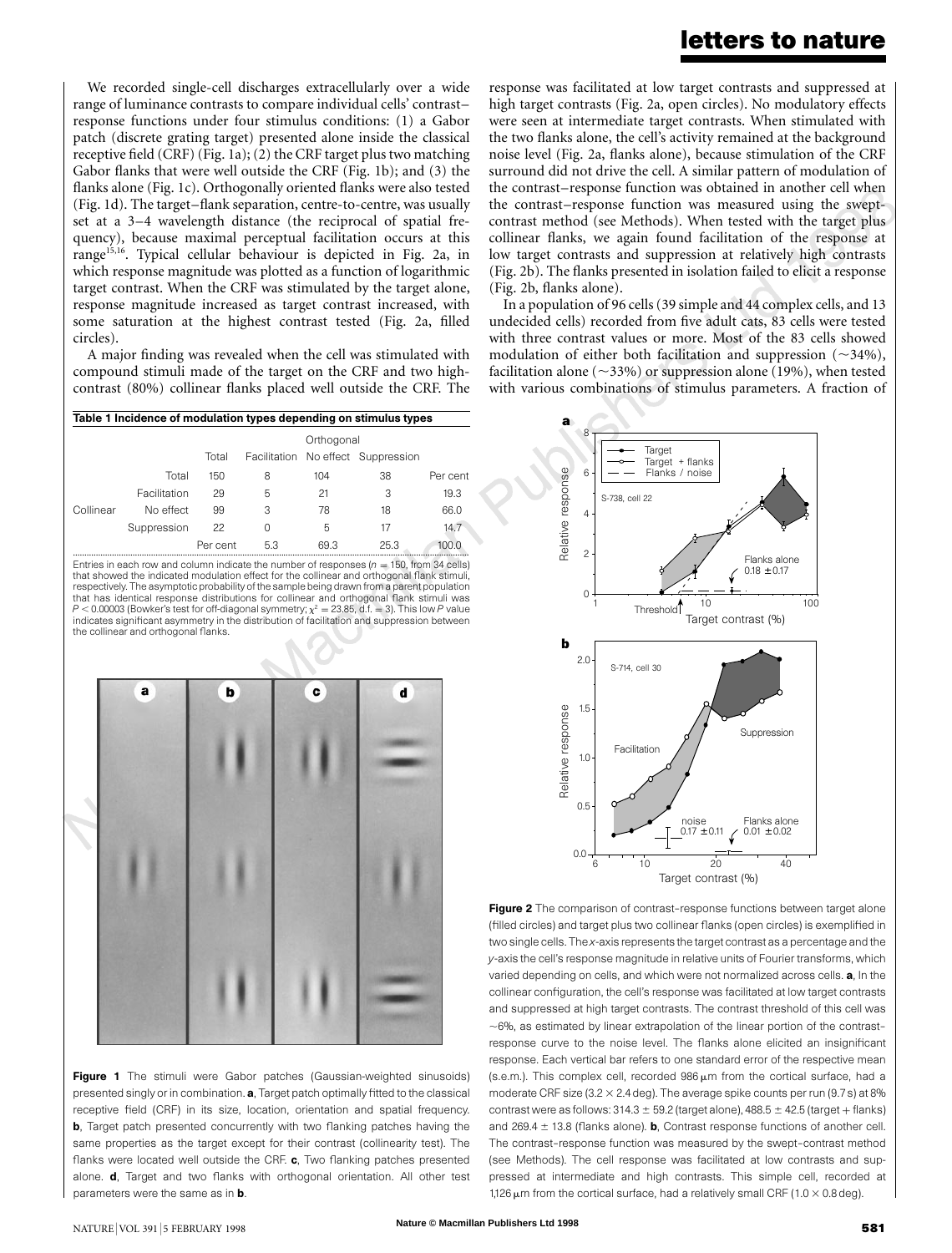cells showed no modulatory effects of the collinearly presented flanks  $(\sim14\%)$ .

In the 83 cells, we obtained 325 data points that satisfied a statistical test for significant modulation (target-flank additivity test, see Methods), covering three or more contrast values per cell. A population summary of the contrast-dependent modulation is shown for the collinear configuration in Fig. 3a. The distribution of the three modes of modulation (suppression, facilitation and no effect) was comparable between simple and complex cell populations (data not shown). Therefore, the two populations were combined using the first harmonic response for simple cells and the second for complex cells. For unclassified cells, the dominant harmonic was used. On average, two-fifths of the 325 data points accumulated from the 83 cells showed significant modulation, either suppression or facilitation, when tested with several target contrasts, the lowest being  $\sim$ 4% or lower, and the highest at 80%. The rest showed no modulation.

When the data were analysed separately within the modulated group, a suggestive trend emerged: facilitation was common at low contrasts and suppression was common at high contrasts (Fig. 3b). However, the trend was not significant ( $\chi^2$  test,  $0.2 > P > 0.1$ ,  $d.f. = 5$ ) owing to the presence of facilitation at relatively high target contrasts. For example, at 50% target contrast, facilitation was noted in over half of cases. Even at the highest target contrast (80%), over two-fifths of cases showed facilitation (Fig. 3b).

Psychophysical<sup>15,16</sup>, visual-evoked-potential<sup>17</sup> and modelling results $11,12$  have indicated that weak responses are facilitated by collinear surround stimuli. We therefore investigated whether facilitation at high target contrasts occurred in cells with moderate-to-high contrast thresholds, for example, in those cells that were relatively weakly activated despite the high target contrast. Estimating the cell's contrast threshold from the target contrast–response function (Fig. 2a; and see Methods), we re-evaluated the population behaviour of the above-mentioned modulatory effects in relation to the contrast threshold of individual cells.

The frequency distribution of 'relative contrast' (multiples of threshold) had a large number of values around twice threshold, a

Figure 3 Population summary of contrast-dependent modulation for 325 data points, all of which satisfied the additivity test (see Methods), obtained from the 83 cells tested with three contrasts or more per cell. Data from simple and complex cells were combined using the first harmonic response for the former and the second for the latter. For unclassified cells, the dominant response was used. a, Frequency histogram of three types of effects; suppression (light grey), facilitation (white) and no effect (dark grey). The number of data points (each cell contributing more than once) in each of the three categories is shown for 6 values of target contrast, from the lowest, equal to or lower than 4%, to the highest, 80%. The total number of data points per contrast group is indicated at the top of each column. **b**, The proportion of facilitation and suppression is shown within the modulation group (128 data points). These data are based on 128 of 304 cases, in which contrast threshold estimates are available. The number of data points for either facilitation or suppression at each contrast range is indicated on the face of each column. The facilitative effect was common at lower target contrasts and the suppressive one at higher target contrasts. The trend was, however, not significant ( $x^2$  test; 0.2 > *P* > 0.1,  $x^2 = 9.21$ , d.f. = 5). **c**, Population summary of contrast threshold-dependent modulation for the same 128 data points shown in **b**. The proportion of facilitation (white bars) compared with suppression (light grey) is shown for three groups of relative contrast, expressed as multiples of the contrast threshold of the individual cells. The facilitative modulation was dominant when the target contrast was less than or equal to twice threshold, whereas suppression predominated above 9 times the threshold value. Intermediate results were obtained for relative contrasts greater than twice, but less than 9 times the threshold. The effect of relative contrast is highly significant  $(x^2 \text{ test};$  $P < 0.001$ ,  $\chi^2 = 14.09$ , d.f. = 2).

(Fig. 3c). In an intermediate range of contrast (that is, more than twice, but equal to or less than nine times the threshold), the proportion of facilitative versus suppressive interactions fell in slowly declining number of measurements lying between 2 and 9 times threshold, followed by one-fifth of the sample scattered widely in a range larger than 9. Facilitative modulation was most common when the target contrast was less than or equal to twice the cell's contrast threshold. Suppression clearly dominated when the target contrast was more than nine times the threshold of individual cells (Fig. 3c). In an intermediate range of contrast (that is, more than twice, but equal to or less than nine times the threshold), the between. The effect of contrast—relative to the cell's own threshold was highly significant ( $\chi^2$  test,  $P < 0.001$ , d.f. = 2).

Surround modulation can be orientation-related $2-8,14$ . We thus examined the effectiveness of orthogonally oriented flanks by accumulating 150 data points from 34 cells (including 24 cells from three additional cats) in which both collinear and orthogonal flanks were tested at the same contrast values. In this population, for the collinear configuration, significant response modulation was observed in 34% of the data points (29 and 22 responses for facilitation and suppression, respectively; Table 1). With the orthogonal configuration, response modulation occurred at about the same proportion ( $\sim$ 31%), 38 responses showing suppression and 8 responses showing facilitation. Orthogonal flanks produced an increase in the relative proportion of suppressive interactions (from  $\sim$ 15 to  $\sim$ 25%) and a decrease in facilitation (from  $\sim$ 19 to  $\sim$ 5%). Both of these effects are consistent with an overall increase in suppression with the orthogonal configuration. The pattern of crossovers from one category to another, when collinear flanks were changed to orthogonal ones, significantly favoured suppression over facilitation (Bowker's test,  $P \le 0.00003$ ,  $\chi^2 = 23.85$ ,  $d.f. = 3$ ). Thus, suppression appears to be a substantially more general phenomenon. Facilitation, on the other hand, appears to be more specific to spatial configuration and contrast, consistent with recent psychophysical reports<sup>15,16</sup>.

A cell's contrast–response function usually comprises three regions: an accelerating nonlinear region at low contrasts, a linearly increasing region at intermediate contrasts, and a saturation region at high contrasts<sup>18</sup>. With near-threshold collinear stimuli, facilitation

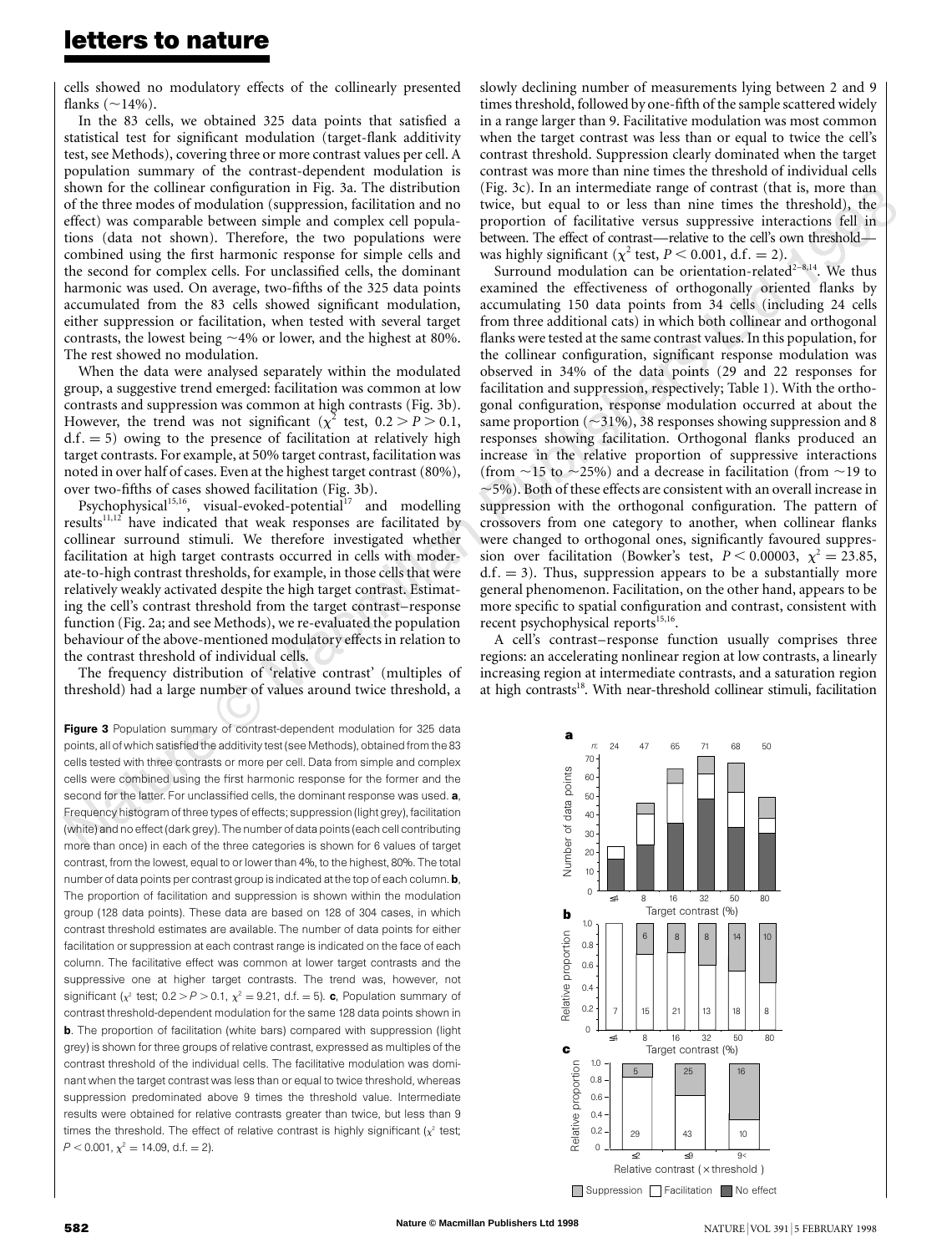may prevail because of an accelerating nonlinear combination of subthreshold inputs from the flanks with weak inputs from the CRF. This integration may be based on network properties of cortical  $cells<sup>11,12</sup>$ . Facilitation near threshold may occur as the result of additional noise generated by flank stimulation $11$  or because of excitation acting unopposed by inhibition $19$ .

As target contrast increases, the effect of the collinear flanks reverses, becoming predominantly suppressive. Neurophysio $logical^{20,21}$  and computational evidence<sup>11,12,22</sup> has indicated that strong, optimal stimuli elicit excitatory and inhibitory postsynaptic potential sequences, whereas only excitatory ones are detectable with weak stimuli. This means that, at high contrasts, the relative contribution of inhibitory potentials to the cell's conductance increases. Inhibitory interneurons generate spikes at twice the rate of pyramidal cells and are also less adaptable<sup>23</sup>, so the excitationinhibition balance may be further shifted from saturation to suppression by additional subthreshold inputs from the flanks. Inputs from collinear flanks therefore appear to be combined with inputs from the CRF dynamically to regulate the cell's contrast–response function in the same way as has been proposed for thalamocortical afferents $12,22$ .

Surround facilitation and suppression in primary visuocortical cells were first observed to be contrast-dependent with the present stimulus conditions (discrete counterphasing Gabor patches)<sup>9</sup>, consistent with results from psychophysical experiments in which comparable stimuli were used<sup>15,16</sup>. More recently, contrast-dependent surround effects were also observed when a central grating target was flanked by an annular surround<sup>10,14</sup>. The pattern of facilitation and suppression obtained with our stimulus conditions is similar to that claimed by Toth *et al.*10, but differs from that reported by Levitt and Lund<sup>14</sup>. Our stimuli mainly yielded facilitation just above the cell's contrast threshold. In their experiments $14$ , a high-contrast annulus consistently suppressed the response to a low-contrast target inside the CRF: however, it was not clear whether their low-contrast range was near each cell's contrast threshold. The physiological results of Levitt and Lund<sup>14</sup> are similar to psychophysical results obtained by Cannon and Fullenkamp<sup>24,25</sup>, who, using the centre-annulus configuration, found that the annulus usually suppressed the perceived contrast of the central target<sup>24,25</sup>. Facilitation was noted only over a narrow range of relative contrasts between the centre and annulus<sup>25</sup>. In short, neurophysiological results emphasizing facilitation<sup>7</sup>, such as we see here, and others emphasizing suppression $14$  complement each other, in that different configuration-specific interactions in the primary visual cortex may provide a cellular basis of psychophysical phenomena that are specific to their respective stimulus configurations.

Facilitative and suppressive centre–surround interactions may be organized differently in order to serve different functions. Facilitative interactions may be preferentially organized for collinear elements that comprise extended contours, both at moderate<sup>7</sup> and low contrasts, as in our results. Suppression is a more general phenomenon, occurring across all orientations and over a broad region around the  $CRF<sup>5-9,13,14</sup>$ . Nonspecific suppression may act to rescale the contrast–response function to maximize differential sensitivity in the face of high image contrast<sup>26</sup>. In addition, suppression that attenuates the responses of highly sensitive cells may equalize the firing rates of all cells involved in coding the same contour. The neural basis for the contextual modulation of the contrast–response function may lie in the intrinsic network of cells connected horizontally across several hypercolumns<sup>27,28</sup> or in feedback connections from higher visual areas beyond the primary visual cortex or both. Long-range lateral or feedback interactions may thus generate a second-order interaction field which constitutes an early neuronal basis of saliency, perceptual grouping and contrast scaling in vision.

*Note added in proof*: Sengpiel *et al*. (*Exp. Brain Res.* **116,** 216–228, 1997) briefly reported on collinear facilitation of a low-contrast target by a high-contrast surround.  $\Box$ 

#### Methods

cell's<br>phase<br>CRF). **Stimulus pattern.** The contrast of Gabor patches (mean luminance of 40 cd m<sup>−</sup><sup>1</sup> ) was periodically reversed at a rate optimal to activate the cell (1.2–6.6 Hz). Target contrast was varied between 0.5 and 80% and that of two flanks was constant at either 50 or 80%, depending on the cell's contrast threshold for the target. The target size, spatial frequency, phase and orientation were optimally fitted to the classical receptive field (CRF). The centre-to-centre separation between the target and flanks was set at 3– 4 wavelengths distance (that is, the reciprocal of spatial frequency). If any responses were suspected with flanks alone, the separation was increased until the flanks alone at the distance did not produce a measurable response. The spatial phase was always the same (in-phase) between the target and flanks.

Physiological recording. Five adult cats were prepared for terminal physiological recording of single-cell discharges from striate cortex, using our standard procedures<sup>9,13</sup>. The cat was anaesthetized with a gas mixture of  $N_2O : O_2 : CO_2 = 75 : 22.5 : 2.5$ , supplemented by continuous i.v. infusion of  $\sim$ 2 mg kg<sup>-1</sup> h<sup>-1</sup> pentobarbital, and paralysed with continuous i.v. infusion of 10 mg kg<sup>−</sup><sup>1</sup> h<sup>−</sup><sup>1</sup> gallamine triethiodide. Recordings were made within 10 deg from the projection site of the area centralis in striate cortex throughout the cortical layers. The CRF of visually responsive cellswas characterized first using conventional methods<sup>9,13</sup>. Each cell was classified as simple or complex according to the original criteria of Hubel and Wiesel<sup>1</sup>.

Data analysis and significance. Spike counts were first obtained from peristimulus time histograms in synchrony with contrast reversal. Next, spectrum analysis was carried out using Fourier transforms. Here, we focused our analysis mainly on the first (1F) and second harmonic (2F) components as they were dominant. Error estimates and significance tests  $(P < 0.05)$  of each harmonic component were performed by using the  $T_{\text{circ}}^2$  statistic<sup>29</sup>. For each measurement, a linear prediction of the sum of responses of target alone and the two flanks alone was compared with the measured response obtained with the three patches presented together (additivity test). When the measured response differed significantly, being either larger or smaller, from the prediction, the cell's response was considered to be modulated by the flanks. Otherwise, the cell's response was considered to be independent of the presentation of the flanks (no effect).

Contrast threshold estimation. The contrast threshold was extracted from the contrast–response function in two steps. An initial estimate was obtained by the sweep method<sup>30</sup>, in which contrast was incremented in 10 equally spaced logarithmic values from low to high during a stimulation period of 10 s (Fig. 2b). The slope of the first 'linear' portion of the contrast–response curve was linearly extrapolated to the noise level. Then, stimulating at 4–6 fixed contrast values (Fig. 2a) around the initial estimate, we obtained another contrast–response curve that covered a narrower range of contrasts than before. Finally, threshold was determined by executing the same linear extrapolation on the second curve. The estimated threshold always falls to the left of the point at which the response rises above noise. Insignificant values were excluded from the threshold estimate and from all subsequent analyses.

Received 3 June; accepted 20 October 1997.

- 1. Hubel, D. H., Wiesel, T. N. Receptive fields, binocular interaction and functional architecture in the cat's visual cortex. *J. Physiol.* **160,** 106–154 (1962).
- 2. Blakemore, C. & Tobin, E. A. Lateral inhibition between orientation detectorsin the cat's visual cortex. *Exp. Brain Res.* **15,** 439–440 (1972).
- 3. Maffei, L. & Fiorentini, A. The unresponsive regions of visual cortical receptive fields. *Vision Res.* **16,** 1131–1139 (1976).
- 4. Nelson, J. I. & Frost, B. J. Intracortical facilitation among co-oriented, co-axially aligned simple cellsin cat striate cortex. *Exp. Brain Res.* **61,** 54–61 (1985).
- 5. Knierim, J. J. & Van Essen, D. C. Neuronal responses to static texture patterns in area V1 of the alert macaque monkey. *J. Neurophysiol.* **67,** 961–980 (1992).
- 6. Li, C.-Y. & Li, W. Extensive integration field beyond the classical receptive field of cat striate cortical neurons—classification and tuning properties. *Vision Res.* **34,** 2337–2355 (1994).
- 7. Kapadia, M. K., Ito, M., Gilbert, C. D. & Westheimer, G. Improvement in visual sensitivity by changes in local context: parallelstudiesin human observers and inV1 of alert monkeys. *Neuron* **15,** 843–856 (1995).
- 8. Sillito, A. M., Grieve, K. L., Jones, H. E., Cudeiro, J. & Davis, J. Visual cortical mechanisms detecting focal orientation discontinuities. *Nature* **378,** 492–496 (1995).
- 9. Mizobe, K., Polat, U., Kasamatsu, T. & Norcia, A. M. Lateral masking reveals facilitation and suppression from the same single cells in cat area 17. *Assoc. Res. Vis. Ophthal. Abstr.* **37,** S493 (1996).
- 10. Toth, L. J., Rao, S. C., Kim, D.-S., Somers, D. & Sur, M. Subthreshold facilitation and suppression in primary visual cortex revealed by intrinsic signal imaging. *Proc. Natl Acad. Sci. USA* **93,** 9869–9874 (1996).